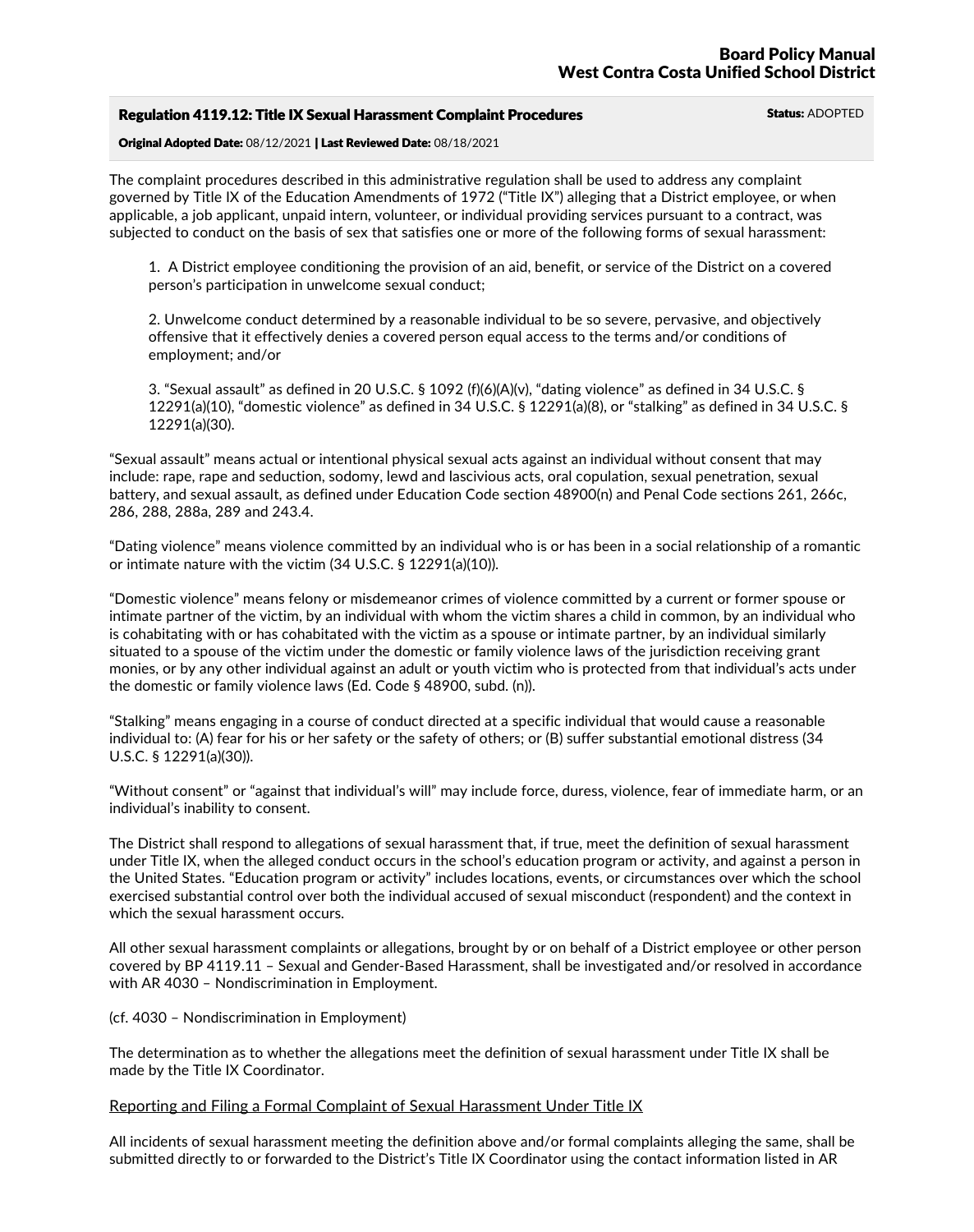## 4119.11 – Sexual and Gender-Based Harassment.

Upon receiving a report of sexual harassment, the Title IX Coordinator shall promptly meet with the complainant. A "complainant" under Title IX means an individual who is alleged to be the victim of conduct that could constitute sexual harassment, or that victim's parent(s)/guardian(s). The Title IX Coordinator shall listen to the complainant's concerns, and inform the complainant of the process for filing a formal complaint, and their right to file or not file a formal complaint. The Title IX Coordinator shall also discuss supportive measures with the complainant, and explain that supportive measures will be available regardless of whether a formal complaint is filed. The Title IX Coordinator may, as appropriate, designate these duties to a trained administrator.

A "formal complaint" under Title IX means a document filed by or signed by a Title IX Coordinator alleging sexual harassment against a respondent, or individual who has been reported to be the perpetrator of conduct that could constitute sexual harassment, and requesting that the District investigate the allegation. At the time of filing a formal complaint, the complainant must be participating in or attempting to participate in the District's educational program or activity.

A formal complaint, with the complainant's physical or digital signature, may be filed with the Title IX Coordinator,<br>using the contact information listed in BP 4119.11 – Sexual and Gender-Based Harassment, in person, by m email, or by any other method authorized by the District. (34 C.F.R. § 106.30)

## (cf. 4119.11 –Sexual and Gender-Based Harassment)

Even if the alleged victim chooses not to file a formal complaint, the Title IX Coordinator shall file a formal complaint in situations in which a safety threat exists. In addition, the Title IX Coordinator may file a formal complaint in other situations as permitted under the Title IX regulations, including as part of the District's obligation to not be deliberately indifferent to known allegations of sexual harassment. In such cases, the Title IX Coordinator is not a party to the case, and the victim will be treated as a party and receive notices as required under Title IX at specific points in the complaint process.

The Superintendent or designee shall ensure that the Title IX Coordinator, investigator, decision-maker, or a facilitator of an informal resolution process does not have a conflict of interest or bias for or against complainants or respondents generally, or an individual complainant or respondent, and that such persons receive training in accordance with 34 C.F.R. § 106.45. (34 C.F.R. § 106.45)

#### Supportive Measures

Upon receipt of a report of Title IX sexual harassment, even if a formal complaint is not filed, the Title IX Coordinator shall promptly contact the complainant to discuss the availability of supportive measures which are nondisciplinary, nonpunitive, and do not unreasonably burden the other party. Supportive measures shall be designed to restore or preserve equal access to the District's educational program or activity without unreasonably burdening the other party. They shall also be designed to protect the safety of all parties or the District's educational environment, and to deter sexual harassment. Such supportive measures may include, but are not limited to, counseling, modifications of work schedules, changes in work location, mutual restrictions on contact, leaves of absence, increased security, and monitoring of certain areas of the campus. The Title IX Coordinator shall consider the complainant's wishes with respect to supportive measures. Supportive measures, including those detailed herein, shall also be offered to the respondent upon receipt of a formal complaint. (34 C.F.R. § 106.30, 106.44)

The District shall maintain as confidential any supportive measures provided to the complainant or respondent, to the extent that maintaining such confidentiality would not impair the District's ability to provide the supportive measures. (34 C.F.R. 106.30)

# Administrative Leave and Emergency Removals

If a District employee is the respondent, the employee may be placed on administrative leave during the pendency of the formal complaint process.

If the respondent is a student, the District may, on an emergency basis, remove the student from the District's education program or activity, provided that the District conducts an individualized safety and risk analysis, determines that removal is justified due to an immediate threat to the physical health or safety of any student or other individual arising from the allegations, and provides the student with notice and an opportunity to challenge the decision immediately following the removal. This authority to remove a student does not modify a student's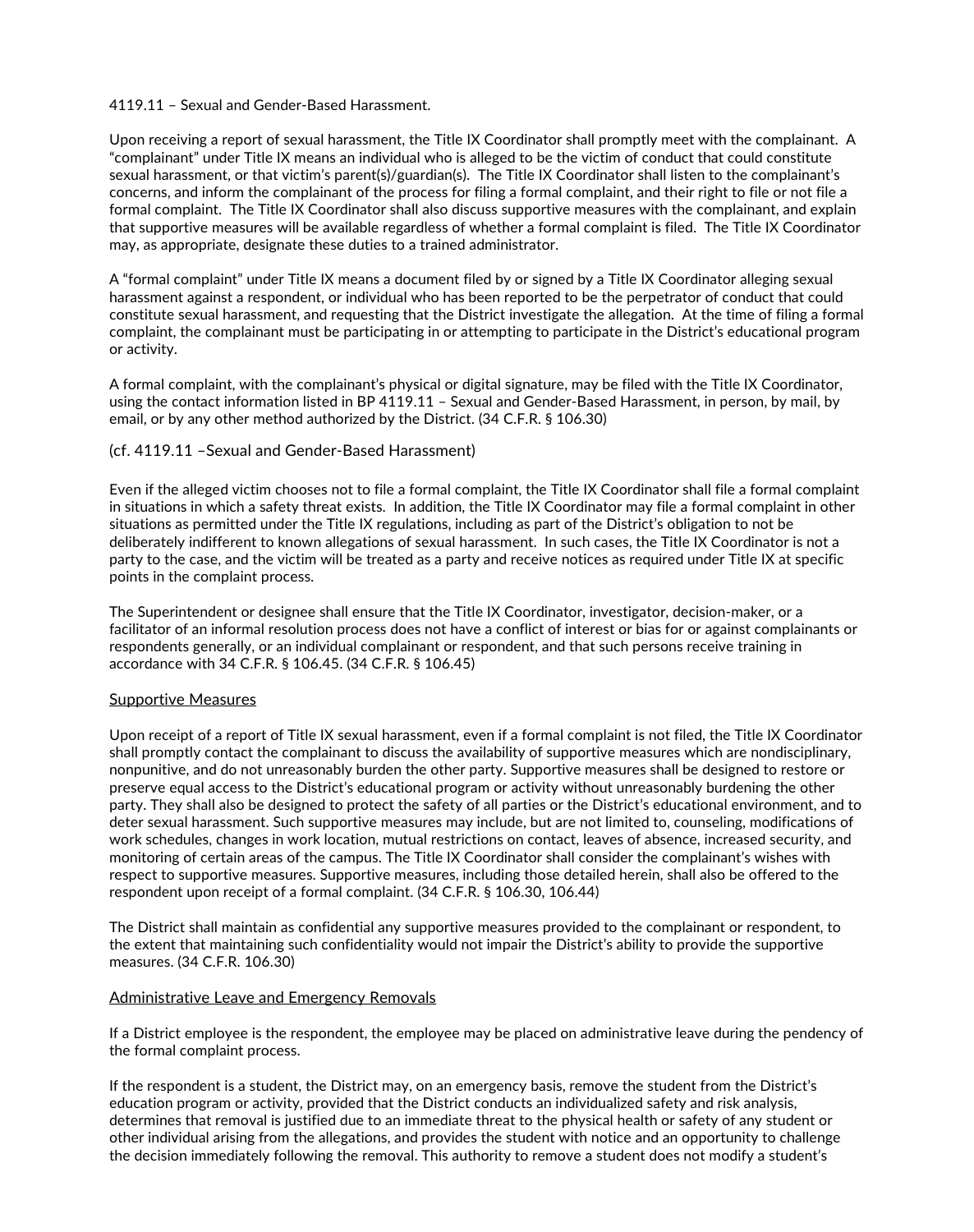rights under the Individuals with Disabilities Education Act or Section 504 of the Rehabilitation Act of 1973 (34 C.F.R. § 106.44).

# Mandatory and Discretionary Dismissals of Title IX Complaints

The Title IX Coordinator shall dismiss a formal complaint if the alleged conduct would not constitute sexual harassment as defined in 34 C.F.R. § 106.30, even if proved. The Title IX Coordinator shall also dismiss any complaint wherein the alleged conduct did not occur in the District's education program or activity or did not occur against a person in the United States, or wherein the complainant-victim was not participating or attempting to participate in the educational program at the time the complaint was filed. The Title IX Coordinator may dismiss a formal complaint if the complainant notifies the District in writing that the complainant would like to withdraw the complaint or any allegations in the complaint, the respondent is no longer enrolled or employed by the District, or sufficient circumstances prevent the District from gathering evidence sufficient to reach a determination with regard to the complaint. (34 C.F.R. § 106.30(a), 34 C.F.R. § 106.45)

Upon dismissal, the Title IX Coordinator shall promptly and simultaneously send written notice of the dismissal and the reasons for the dismissal to the parties (i.e., the complainant and respondent). (34 C.F.R. § 106.45) Both parties have the right to appeal a dismissal in accordance with the appeal procedures set forth below.

If a complaint is dismissed on the grounds that the alleged conduct does not constitute sexual harassment as defined in 34 C.F.R. § 106.30, or on another appropriate basis, the allegations shall still be addressed pursuant to AR 4030 – Nondiscrimination in Employment or other District policies and procedures, as is deemed appropriate under the circumstances.

#### Informal Resolution Process

When a formal complaint is filed, the District may offer an informal resolution process, such as mediation, at any time prior to reaching a determination regarding responsibility. The District shall not require a party to participate in the informal resolution process or to waive the right to an investigation and adjudication of a formal complaint (34 C.F.R. § 106.45).

The District may facilitate an informal resolution process provided that the District:

1. Provides the parties with written notice disclosing the allegations, the requirements of the informal resolution process, the right to withdraw from the informal process and resume the formal complaint process, and any consequences resulting from participating in the informal resolution process, including that records will be maintained or could be shared.

2. Obtains the parties' voluntary, written consent to the informal resolution process.

# (34 C.F.R. § 106.45)

# Formal Complaint Process

#### Written Notice

If a formal complaint is filed, the Title IX Coordinator or designee shall provide the known parties (complainant and respondent) with written notice of the following:

1. The District's complaint process, including any informal resolution process.

2. The allegations potentially constituting sexual harassment with sufficient details known at the time, including the identity of parties involved in the incident if known, the conduct allegedly constituting sexual harassment, and the date and location of the alleged incident if known. Such notice shall be provided with sufficient time for the parties to prepare a response before any initial interview. If, during the course of the investigation, the District investigates allegations about the complainant or respondent that are not included in the initial notice, the Title IX Coordinator or designee shall provide notice of the additional allegations to the parties.

3. A statement that the respondent is presumed not responsible for the alleged conduct and that a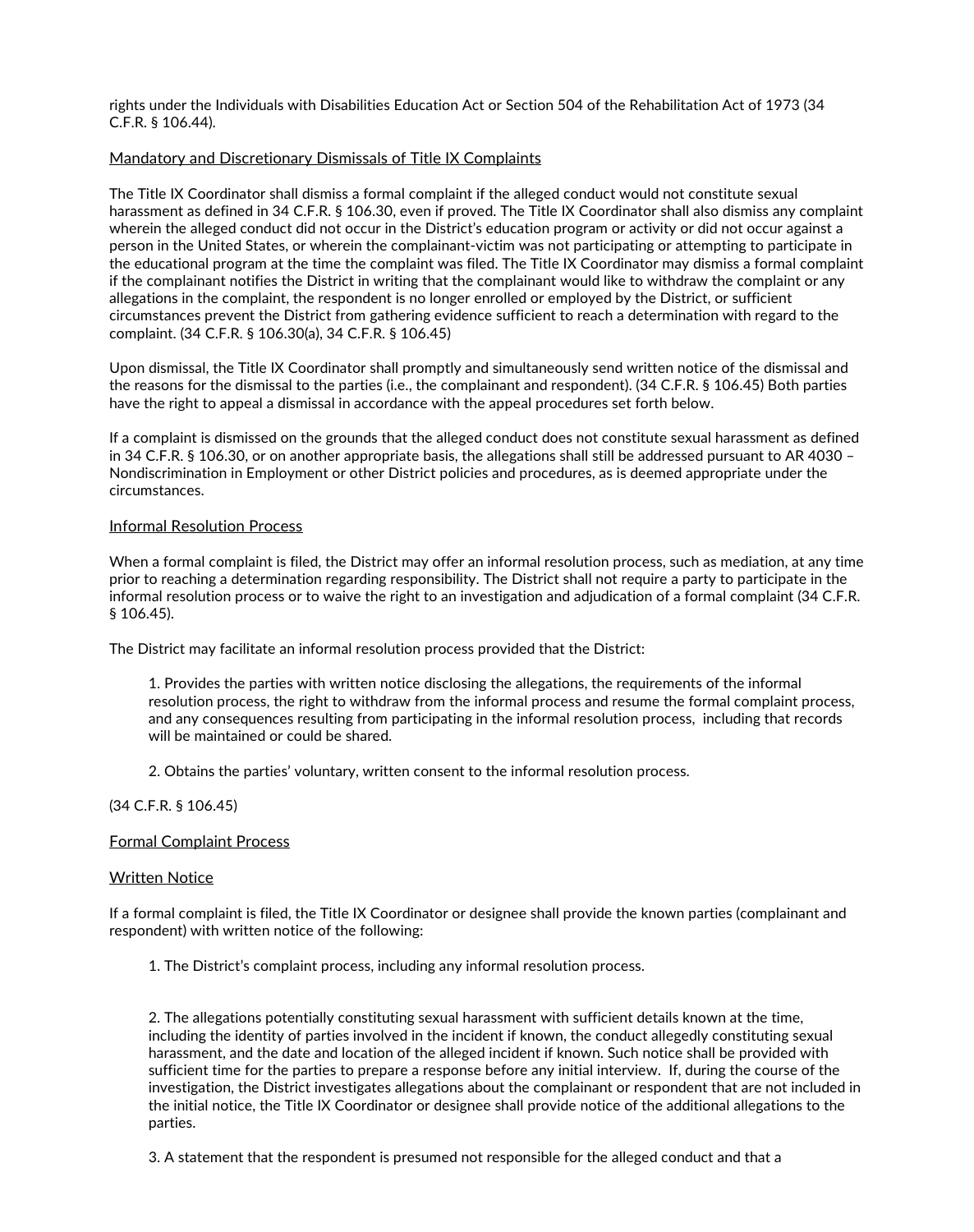determination regarding responsibility is made at the conclusion of the complaint process.

4. The opportunity for the parties to have an advisor of their choice who may be, but is not required to be, an attorney, and the ability to inspect and review evidence.

5. The prohibition against knowingly making false statements or knowingly submitting false information during the complaint process.

#### (34 C.F.R. § 106.45)

#### Investigation Procedures

During the investigation process, the District and/or the District's designated investigator shall: (34 C.F.R. § 106.45)

1. Provide an equal opportunity for the parties to present witnesses, including fact and expert witnesses, and other inculpatory and exculpatory evidence.

2. Not restrict the ability of either party to discuss the allegations under investigation or to gather and present relevant evidence.

3. Provide the parties with the same opportunities to have others present during any grievance proceeding, including the opportunity to be accompanied to any related meeting or proceeding by the advisor of their choice, who may be, but is not required to be, an attorney.

4. Not limit the choice or presence of an advisor for either the complainant or respondent in any meeting or grievance proceeding, although the District may establish restrictions regarding the extent to which the advisor may participate in the proceedings as long as the restrictions apply equally to both parties.

5. Provide, to a party whose participation is invited or expected, written notice of the date, time, location,<br>participants, and purpose of all investigative interviews or other meetings, with sufficient time for the party prepare to participate.

6. Send in an electronic format or hard copy to both parties and their advisors, if any, the evidence obtained as part of the investigation that is directly related to the allegations raised in the complaint, and provide the parties at least 10 days to submit a written response for the investigator to consider prior to the completion of the investigative report.

7. Objectively evaluate all relevant evidence, including both inculpatory and exculpatory evidence, and determine credibility in a manner that is not based on a person's status as a complainant, respondent, or witness.

8. Create an investigative report that fairly summarizes relevant evidence and, at least 10 days prior to the determination of responsibility, send to the parties and their advisors, if any, the investigative report in an electronic format or a hard copy, for their review and written response.

After sending the investigative report to the parties and before reaching a determination regarding responsibility, the decision-maker, who shall not be the Title IX Coordinator or investigator assigned to the matter, shall afford each party the opportunity to submit written, relevant questions that the party wants asked of any party or witness, provide each party with the answers, and allow for additional, limited follow-up questions from each party.

Questions and evidence about the complainant-victim's sexual predisposition or prior sexual behavior are not relevant, unless such questions and evidence are offered to prove that someone other than the respondent committed the conduct alleged by the complainant-victim, or if the questions and evidence concern specific incidents of the complainant-victim's prior sexual behavior with respect to the respondent and are offered to prove consent.

Privacy rights of all parties to the complaint shall be maintained in accordance with applicable state and federal laws.

If the complaint is against an employee, rights conferred under an applicable collective bargaining agreement shall be applied to the extent they do not conflict with the Title IX requirements.

Written Decision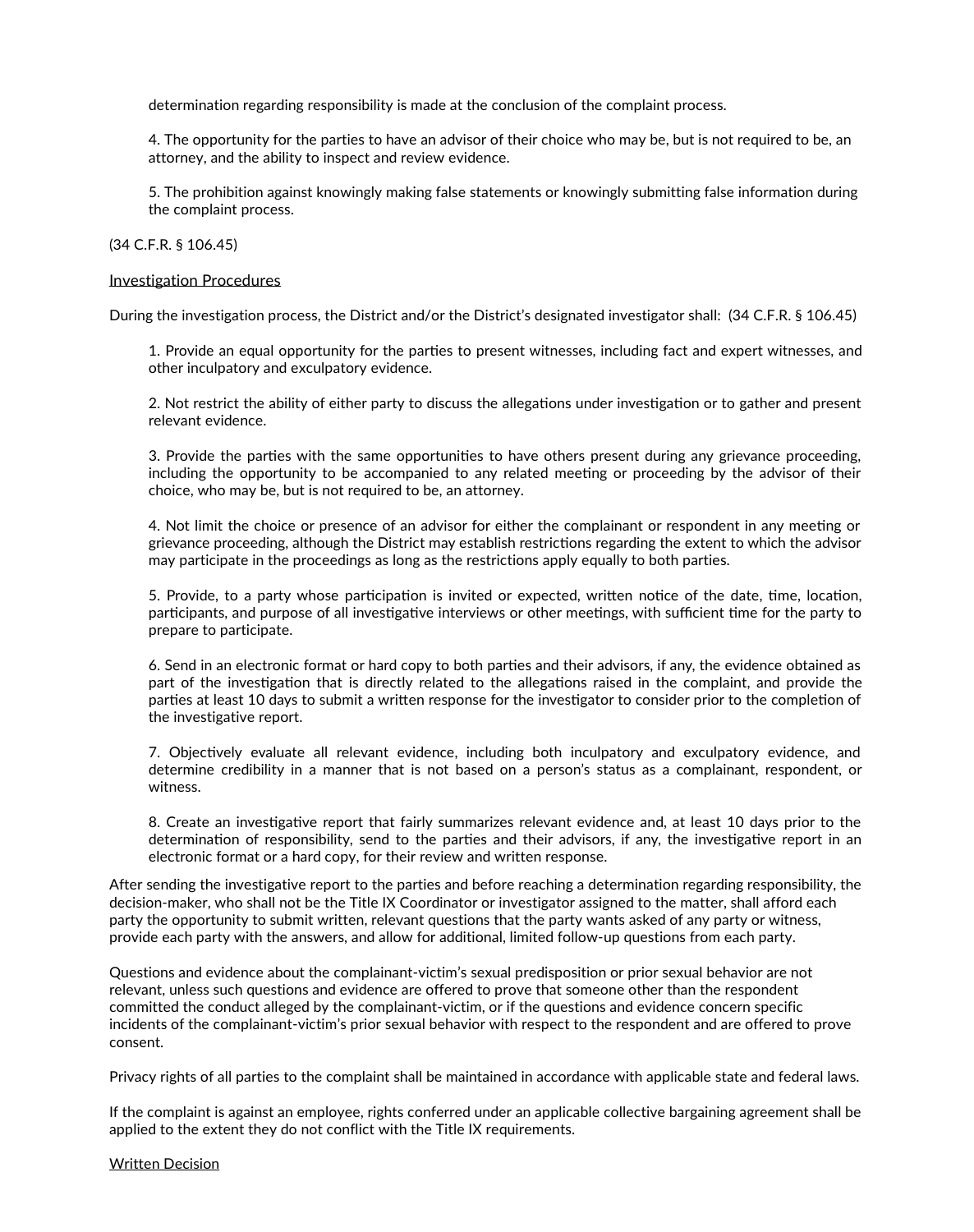The decision-maker shall issue, and simultaneously provide to both parties, a written decision as to whether the respondent is responsible for the alleged conduct. (34 C.F.R. § 106.45)

The written decision shall be issued within 60 calendar days of the receipt of the formal complaint. However, the timeline may be extended for good cause with written notice to the complainant and respondent.

In making this determination, the decision-maker shall use the "preponderance of the evidence" standard for all formal complaints of sexual harassment. The same standard of evidence shall be used for formal complaints against students as for complaints against employees. (34 C.F.R. § 106.45)

The written decision shall include the following: (34 C.F.R. § 106.45)

1. Identification of the allegations potentially constituting sexual harassment as defined in 34 C.F.R. § 106.30.

2. A description of the procedural steps taken from receipt of the formal complaint through the written decision, including any notifications to the parties, interviews with parties and witnesses, site visits, methods used to gather other evidence, and hearings held if the District includes hearings as part of the grievance process.

3. Findings of fact supporting the determination.

4. Conclusions regarding the application of the District's code of conduct or policies to the facts.

5. A statement of, and rationale for, the result as to each allegation, including a decision regarding responsibility, all corrective actions, including any disciplinary sanctions the District imposes on the respondent, and whether remedies designed to restore or preserve equal access to the District's educational program or activity will be provided by the District to the complainant.

6. The District's procedures and permissible bases for the complainant and respondent to appeal, as well as any civil law remedies that may be available under state or federal laws.

## Appeals and Alternative Complaint Procedures

Either party may appeal the District's decision or dismissal of a formal complaint or any allegation in the complaint, if the party believes that a procedural irregularity affected the outcome, new evidence is available that could affect the outcome, or a conflict of interest or bias by the Title IX Coordinator, investigator(s), or decision-maker(s) affected the outcome. If an appeal is filed, the District shall: (34 C.F.R. § 106.45)

1. Notify the other party in writing when an appeal is filed and implement appeal procedures equally for both parties.

2. Ensure that the decision-maker(s) for the appeal is trained in accordance with 34 C.F.R. § 106.45 and is not the same decision-maker(s) who reached the determination regarding responsibility or dismissal, the investigator(s), or the Title IX Coordinator.

3. Give both parties a reasonable, equal opportunity to submit a written statement in support of, or challenging, the outcome.

4. Issue a written decision describing the result of the appeal and the rationale for the result.

5. Provide the written decision simultaneously to both parties.

An appeal must be filed in writing within 10 calendar days of receiving the notice of dismissal of a Title IX complaint or a written determination, stating the grounds for the appeal and including any relevant documentation in support of the appeal. Appeals submitted after this deadline are not timely and shall not be considered. A written decision on the appeal shall be provided to the parties within 20 calendar days from the receipt of the appeal.

Additionally, a person may file a complaint with either the Department of Fair Housing and Employment (DFEH) or the Equal Employment Opportunity Commission (EEOC). The time limits for filing such complaints are as follows:

1. For filing a complaint with DFEH alleging a violation of Government Code 12940-12952, within three years of the alleged discriminatory act(s), unless an exception exists pursuant to Government Code 12960 (Government Code 12960)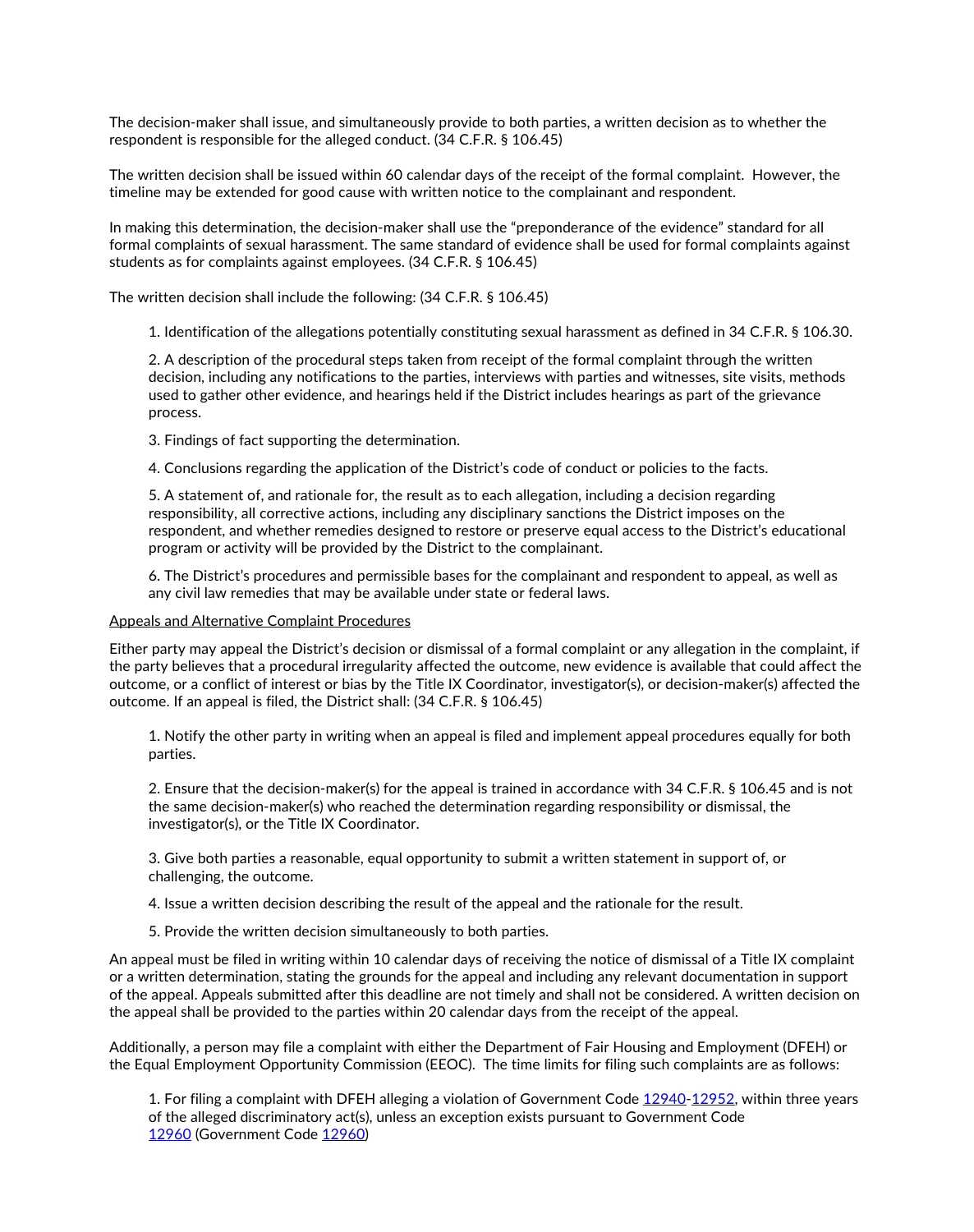2. For filing a complaint with EEOC, within 180 days of the alleged discriminatory act(s) (42 USC 2000e-5)

3. For filing a complaint with EEOC after first filing a complaint with DFEH, within 300 days of the alleged discriminatory act(s) or within 30 days after the termination of proceedings by DFEH, whichever is earlier (42 USC 2000e-5)

Either party has the right to file a complaint with the U.S. Department of Education's Office for Civil Rights with 180 days from the date of most recently alleged misconduct.

## Remedies

When a determination of responsibility for sexual harassment has been made against the respondent, the District shall provide remedies to the complainant. Such remedies may include the same individualized services described above in the section "Supportive Measures," but need not be nondisciplinary or nonpunitive and need not avoid burdening the respondent. (34 C.F.R. § 106.45)

## Corrective/Disciplinary Actions

The District shall not impose any disciplinary sanctions or other actions against a respondent, other than supportive measures as described above in the section "Supportive Measures," until the complaint procedure has been completed and a determination of responsibility has been made. (34 C.F.R. § 106.44)

For students in grades 4-12, discipline for sexual harassment may include suspension and/or expulsion. After the completion of the complaint procedure, if it is determined that a student at any grade level has committed sexual assault or sexual battery at school or at a school activity off school grounds, the principal or Superintendent shall immediately suspend the student and shall recommend expulsion. (Ed. Code § 48900.2, 48915)

(cf. 5144 - Discipline) (cf. 5144.1 - Suspension and Expulsion/Due Process)

Other actions that may be taken with a student who is determined to be responsible for sexual harassment include,<br>but are not limited to:

- 1. Transfer from a class or school as permitted by law.
- 2. Parent/guardian conference.
- 3. Education of the student regarding the impact of the conduct on others.
- 4. Positive behavior support.
- 5. Referral of the student to a student success team.
- 6. Denial of participation in extracurricular or cocurricular activities or other privileges as permitted by law.

(cf. 6145 - Extracurricular And Cocurricular Activities)

When an employee is found to have committed sexual harassment or retaliation, the District shall take appropriate disciplinary action, up to and including dismissal, in accordance with applicable law and collective bargaining agreement.

(cf. 4118 - Dismissal/Suspension/Disciplinary Action) (cf. 4119.11/4219.11/4319.11 - Sexual Harassment And Gender-Based Harassment)

#### Record-Keeping

The Superintendent or designee shall maintain for a period of seven years a record of the following:

For formal complaints, the District shall maintain record of each Title IX investigation of sexual harassment, including any determinations of responsibility, any audio or audiovisual recording and transcript if applicable, any disciplinary sanctions imposed, any remedies provided to the complainant, and any appeal or informal resolution and the results therefrom. (34 C.F.R. § 106.45)